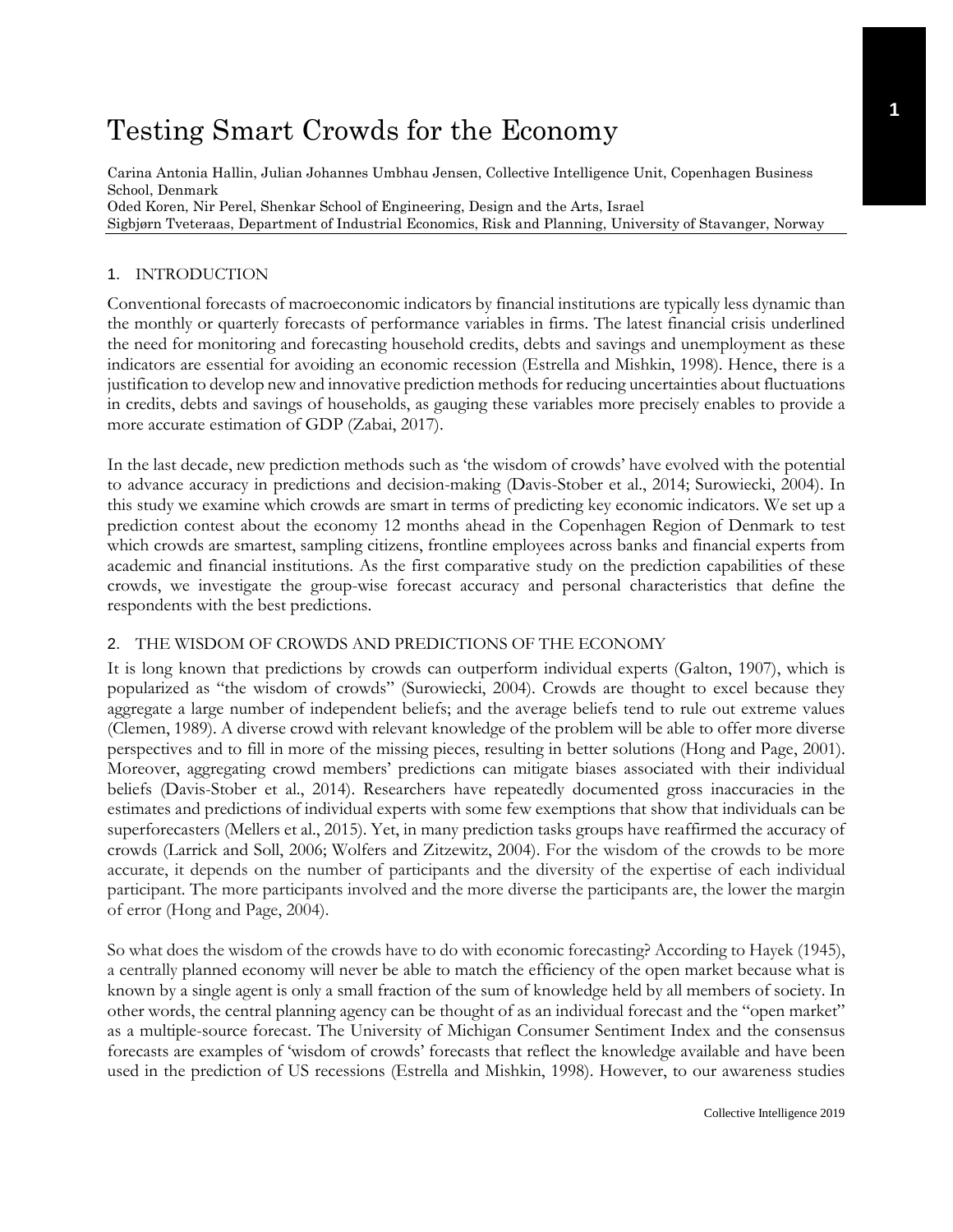have not yet identified if there are specific crowds accumulating knowledge that are smarter than others in predicting short-term fluctuations in economic indicators, and if so, what are the specific characteristics that make them better at predicting these fluctuations.

### 3. METHOD

The predictions were based on survey-based data collection from three different samples of crowds: a representative citizen sample of the Copenhagen Region in Denmark, frontline employees in banks from the same region, and financial experts from the academic and private sector. The representative respondent sample was a panel-based survey by the data analytics firm YouGov that consisted of 1239 citizens living in the region. The citizens gathered points for answering the surveys which were translatable into winning products. Two sub-samples, savers and borrowers, were subset from this sample, based on their placement on the scales of Personal Savings Orientation (PSO)(Dholakia et al., 2016) and Attitude towards Credit (AtC)(Pinto et al., 2004). The 230 respondents scoring highest on the AtC scale were subset as borrowers, while the 218 respondents with highest scores on the PSO scale were subset as savers. The sample of frontline employees from banks located in the Copenhagen Region, collected through the cooperation of the Finance Union for employees in Danish banks, consisted of 78 respondents. YouGov facilitated the data gathering and respondents collected monetary rewards for the best predictions. The sample of financial experts from academia and the private sector consisted of 17 respondents, data gathering was facilitated by YouGov, and monetary rewards were given for the best predictions. The inclusion criteria for the financial expert sample were based on a list of the most proficient economists in Denmark as reported by the Danish finance newspaper Børsen (Bjørnskov, 2017).

The different samples went through the same prediction contest, predicting 1, 3, 6 and 12 months ahead of the survey-month, November 2017. Prediction variables were as follows; per capita mortgage debt, per capita bank debt, per capita credit debt, per capita bank deposit and the number of full-time unemployed in the Copenhagen Region. Credit debt refers to quick loans with no safety, no direct product relation and a runtime of maximum 3 months, as defined by the Danish competition and consumer authority. Prior to the predictions, respondents were given the actual economic figures for the variables from the 4 previous months, 2-5 months earlier. The forecast accuracy on the five financial variables was calculated using the actual economic data, once available, provided by Center for Regional and Tourism studies (CRT), an economic institute working closely with Denmark Statistics (DST). Due to the lag in economic data, the predictions for 12 months ahead could not be part of the conclusions of this preliminary paper.

To measure prediction accuracy we used the Mean Absolute Percentage Error (MAPE). MAPE is a standard measure of forecast accuracy, which, for example, is used in forecasts of demography (Swanson, 2000), economics (Hyndman and Koehler, 2006) and machine learning (Espinoza et al, 2005). MAPE shows how much the collective prediction of the crowd deviated from the actual outcome in absolute percentage terms for the different economic indicators. The crowd attempts to predict a future outcome for each variable with the collective prediction given by the average of the individual members' predictions over time: *crowd*=the different samples,  $i=1...n$  are the individuals of the crowd,  $t=3$  prediction times,  $k=$ the five different variables.

$$
map{e_k^{crowd}} = \frac{100\%}{n} \sum_{t=1}^{n} \left| \frac{prediction_{tk}^{crowd} - actual_{tk}}{actual_{tk}} \right|
$$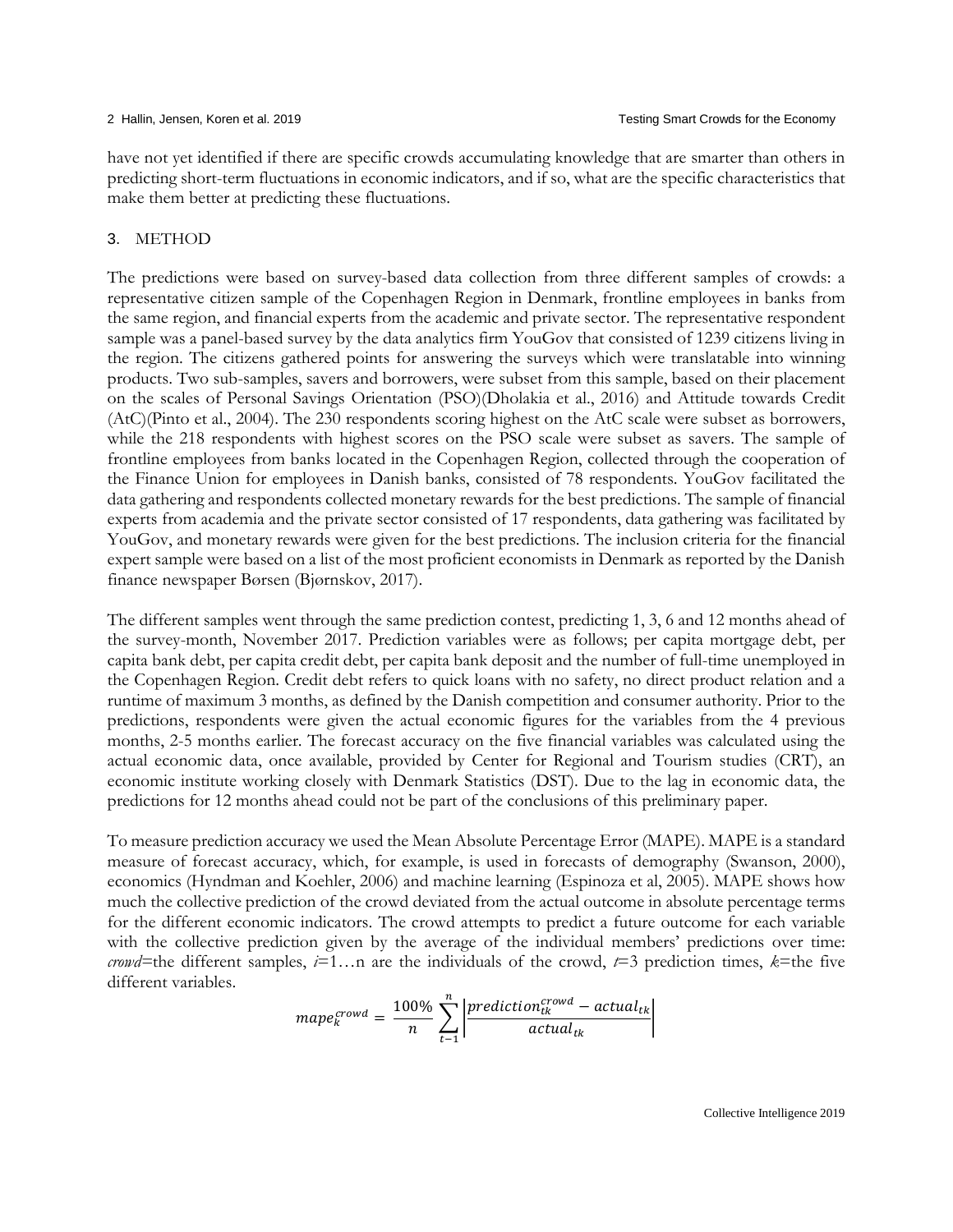# 4. RESULTS

The sample of citizens consisted of 52.5% females and an average age of 47 years. The frontline sample constituted of 78 respondents perfectly split between females and males and an average age of 46.5 years. The expert sample consisted of 17 respondents with 17.6% female. The average age of this group was 50 years.

| Sample group         |      | Female   | Male     | Average age   |  |
|----------------------|------|----------|----------|---------------|--|
| Citizens             | 1239 | $52.5\%$ | $47.5\%$ | 47.1 (17.6)   |  |
| Citizens (Borrowers) | 230  | $51.7\%$ | $48.3\%$ | 39.1(15.1)    |  |
| Citizens (Savers)    | 218  | $61.9\%$ | $38.1\%$ | 45.6(17.5)    |  |
| Frontline            | 78   | 50%      | 50%      | 46.5(11.4)    |  |
| <b>Experts</b>       |      | $17.6\%$ | $82.4\%$ | 50.1 $(10.6)$ |  |
| Total                | 1334 | 693      | 641      | 45.7          |  |

Table 1. Demographics – Age and Gender

The MAPE results in Table 2 shows a clear ranking of the prediction capabilities of the groups in all variables. Experts provide the most accurate predictions, followed relatively close by the frontline. Then comes the subsample of savers, followed by the full citizen sample and finally, and with the least performing predictions on all accounts by the subsample of borrowers. The main takeaway from these results is that wisdom of crowds does actually improve when the crowds' participants have relevant or - even better expert knowledge about the subject matter. Even if the experts outperform the other groups, it is interesting to note that the frontline is not far behind on forecasting accuracy.

| Sample           | N    | Mortgage  | Bank debt | Credit    | Bank deposit | Unemployment | Average   |  |  |
|------------------|------|-----------|-----------|-----------|--------------|--------------|-----------|--|--|
| Citizens         | 1239 | $6.80\%$  | $8.61\%$  | $57.12\%$ | $6.55\%$     | $11.87\%$    | $18.19\%$ |  |  |
| <b>Borrowers</b> | 230  | $19.23\%$ | $16.31\%$ | 149.72%   | $15.96\%$    | $29.11\%$    | $46.07\%$ |  |  |
| <b>Savers</b>    | 218  | $4.37\%$  | $6.59\%$  | $36.31\%$ | $5.54\%$     | $6.58\%$     | $11.88\%$ |  |  |
| <b>Frontline</b> | 78   | $1.90\%$  | $4.72\%$  | $5.59\%$  | $2.71\%$     | 3.46%        | $3.67\%$  |  |  |
| Experts          |      | $0.97\%$  | $4.30\%$  | $2.80\%$  | $1.97\%$     | $3.42\%$     | $2.69\%$  |  |  |

Table 2. MAPE Analysis

# 5. CONCLUSION

The results of the prediction contest show a clear tendency of what groups provide the best prediction accuracy of the variables. Based on the results, we can conclude that the more knowledgeable the crowd is with finance and economics, the better the prediction performance is. Furthermore, we can conclude that the respondents scoring high on PSO and AtC have a distinct difference in predictive performance. The mindset of the respondents seems to have an effect on predictive performance.

With these preliminary findings in mind, this paper will elaborate further on the characteristics that define the different groups and their prediction performance. Characteristics cover a wide range of possible factors, from respondent demographics to personality traits, purchase behavior and mental health. We expect that this will provide insights into how to construct the right crowd for predictions purposes of fluctuations in the economy. A preliminary conclusion we can draw from the empirical findings is that both a broad and deep insight in the respective topic for prediction matter to become a smart crowd.